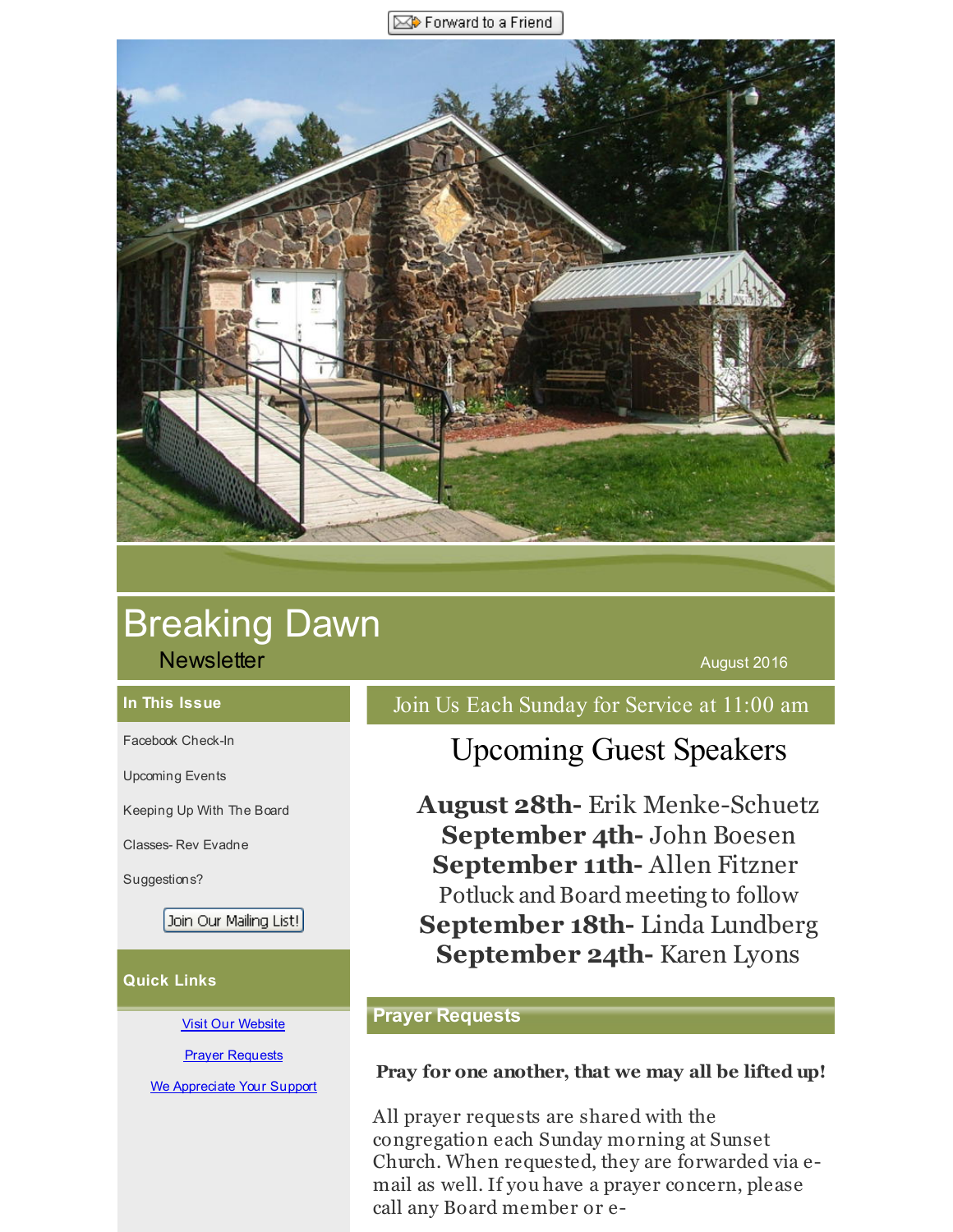## **Facebook Check-in**

When visting Sunset Spiritualist Church & Camp, we would really appreciate your "**Check-in**" on Facebook and now that the camp is wired for wireless internet service, it's easier than ever! Thanks :)

## Upcoming Events At Sunset Spiritualist Church

**HEALING WEEKEND September 24, 10:00 a.m. - 5:00 p.m.**

Join us and experience a smorgasbord of healing modalities! Come and go at your convenience on Sept. 24 and visit any or all of the Healers offering their services free of charge. This event was also offered last Spring and was a great day for all of us!

If you are a Body Worker or Healer of any type and would like to serve others as a conduit for personal healing, please join us and other Healers on this special day. Please contact Linda Lundberg 620-727-4329, lindaanderson4825@sbcglobal.net to add your name to our list of practitioners offering their services that day.

**BODY, MIND, SPIRIT FESTIVAL Saturday, Oct. 15, 10:00 a.m. - 5:00 p.m. Sunday, Oct. 16, 1:00 p.m. - 4:00 p.m.**

Booth space is available for a fee of \$25.00, which covers both days. Readers, Body Workers, and Vendors please contact Linda to reserve your spot. Attendees, make your plans now to come and enjoy this event with us!

### **SOUND HEALING Saturday, Oct. 29 Presenter Kevin Phillips**

More information will be coming, mark your calendars now to attend this important event.

Keeping Up With The Board- President Karen Lyons



Dear

The next Board meeting is going to meet on September 11th following a potluck lunch at the Church. We have changed the date due to the Labor Day weekend for those who spend time with family on this holiday weekend. It has been suggested that on Board meeting weekends, we consider a brown bag lunch as opposed to a potluck lunch. I am seeking comments on this

proposed change so any thoughts you have please share with me or any Board member. You can also be heard at any Board meeting. All Board meetings are open to anyone who has an interest and would like to attend.

The Board of Trustees has caused a suggestion box to be placed on the table at the back of the Sanctuary. Your suggestions are always welcome, in the box or face to face.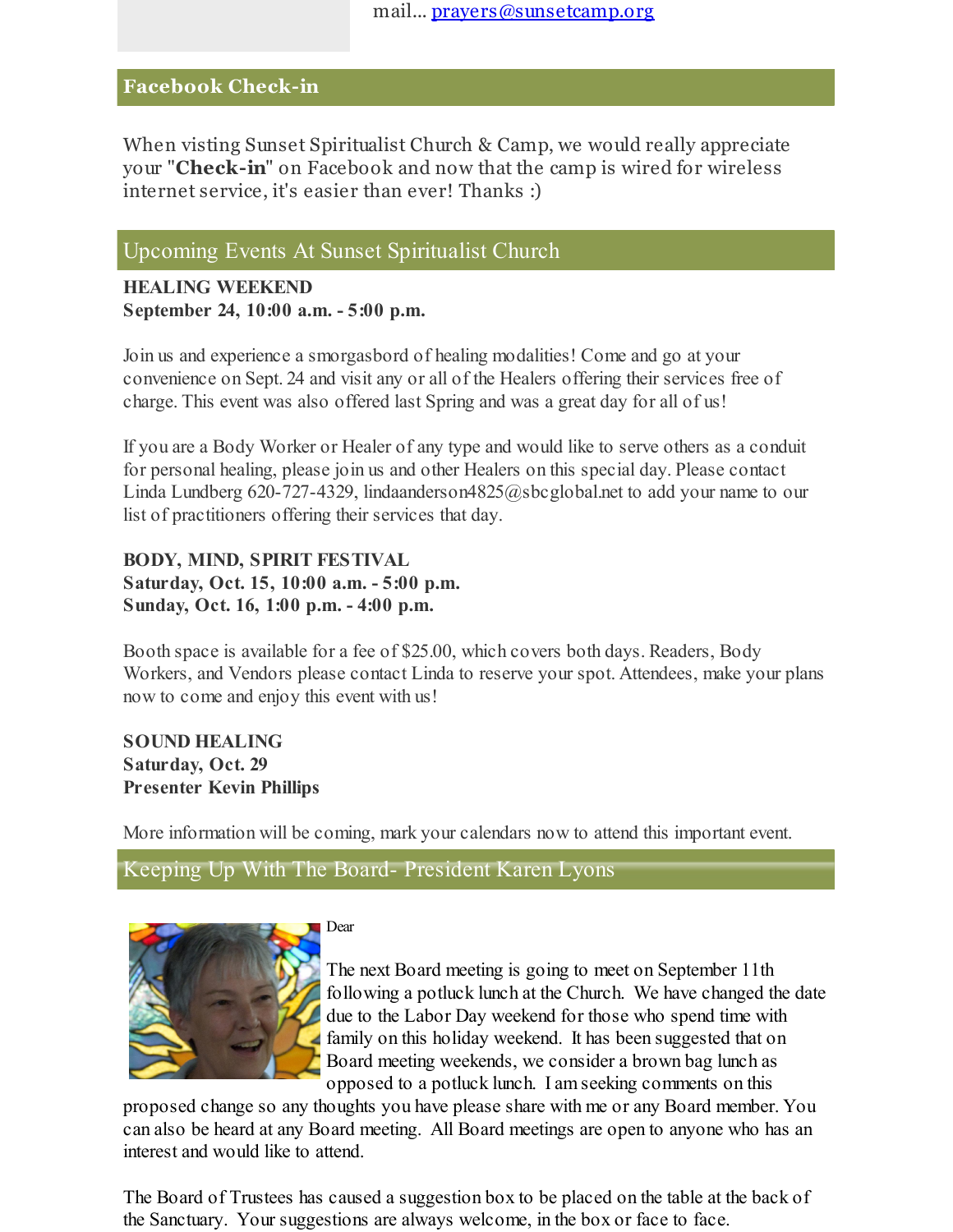Thanks go to Rev. Pat Yotter for the Reiki I & II class.

The September workshop on the Higher Mysteries of Spiritualism/The Seven Sacred Seals to be presented by Kevin Phillips has been put on hold. Kevin is very busy and has already committed to the October 29 workshop. Never fear, this is also an important subject and we will try to get it back on schedule for the Spring Workshop season. In the meantime, for September we will host a Free Healing Event. It was such a success last Spring that many asked for a do over. On September 24th we invite the public to visit the Camp and participate in healing. If you would like to offer to serve in this way, please notify Linda. Linda will find a space for you to set up "shop". If you would like to experience the power of Spirit Healing, reserve the date. All are welcome regardless their level of participation. Plan now to join us and tell your friends as well. If you have been thinking about checking us out, this is your opportunity to do so in a safe environment no questions asked.

October will be another busy time. On October 15 and 16th we will have our Body, Mind, Spirit Festival at the Wells Community Center. If you would like to rent a booth for this event, contact Linda and reserve your space. As usual, we will dine together at the Church the evening of the 15th and finish up our weekend event on Sunday afternoon.

October 29 Kevin Phillips will present a workshop on Sound Healing. I know many of you have requested this study from Kevin and are anxiously anticipating the date! Registration is not required but is recommended to help with planning meals and snacks.

We have a lot going on and several opportunities to serve. The new doors and windows have been installed. This Fall we hope to install siding to preserve our little cabins for at least another hundred years. Our Project Supervisor, Ron Glasgow must never sleep. Ron continues to do an excellent job. Thank you Ron for the tender loving care you give to our property.

Do you feel that the world has gone mad? This election season and events around the world seem to be spiraling out of control. It is an illusion. This is a friendly reminder, we are not of the world, we are merely in it. The concerns of this world are not my concerns. We are Spiritual beings on a Spiritual path, children of the Divine Light. Do not buy into the fear that things will only get worse. We are part of the solution, not the problem. When my thoughts stray from what I know is the truth, I repent. I change my mind. By changing my mind, I experience a change of heart. Love truly will cover a multitude of sin. I love you.

Karen Lyons President of the Board of Trustees

## **Weekly Development Classes Resume with Rev Evadne Tuxhorn**



Rev. Evadne continues her weekly psychic development classes, as well as advanced studies, at her home in Salina. Please contact Rev. Tuxhorn to register or if you have questions, 785-826-1633. Important note: DO NOT LEAVE A MESSAGE! Rev. Tuxhorn is having difficulties with her phone service and currently does not receive voicemails. Please call again and talk to her personally.

# **Suggestions?**